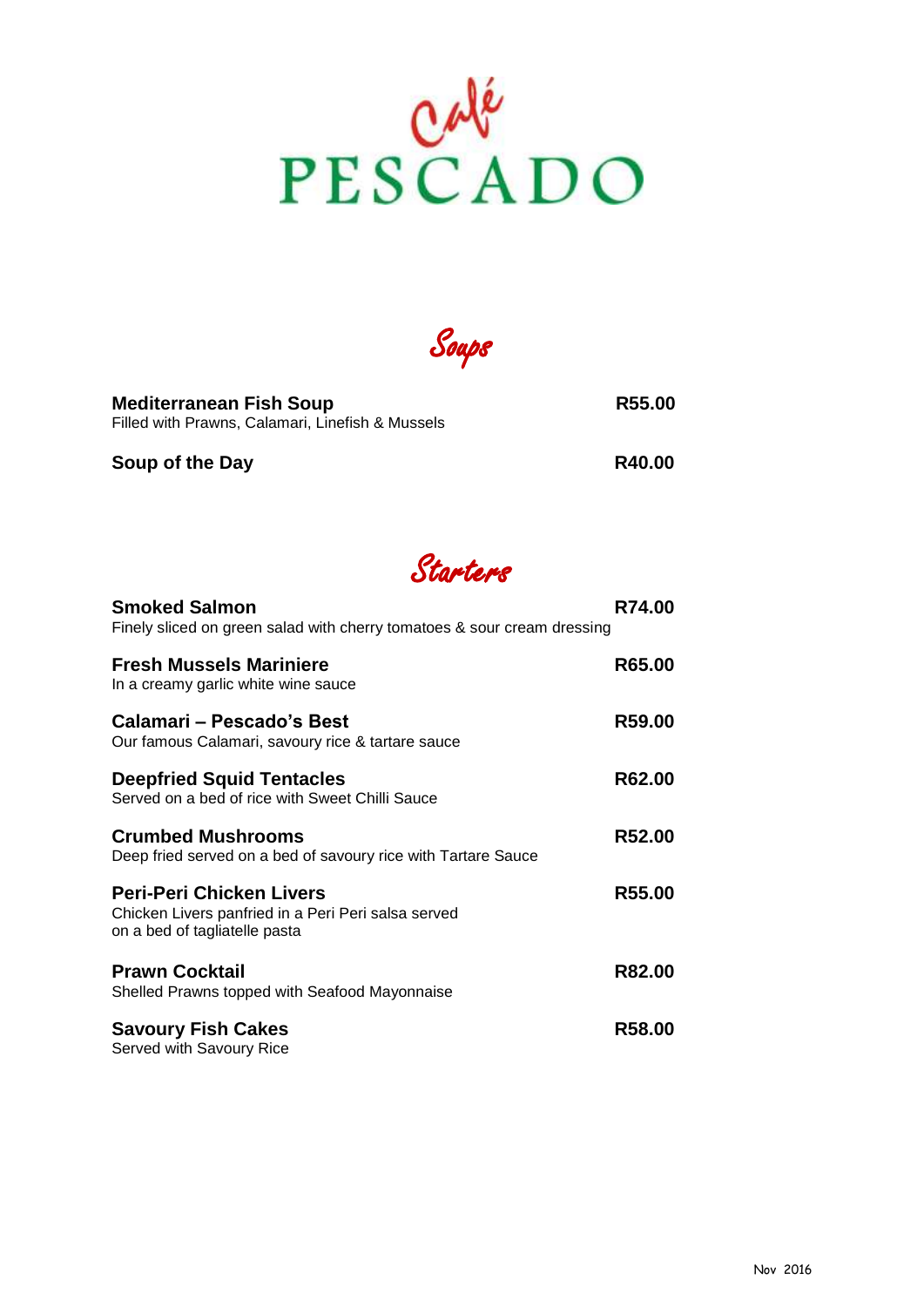

| <b>Garden Salad</b><br>Mixed Greens, tomato, cucumber, onion, carrots, croutons                                                                                             | R49.00  |
|-----------------------------------------------------------------------------------------------------------------------------------------------------------------------------|---------|
| Greek Salad<br>Garden Salad with Feta Cheese & Calamata Olives                                                                                                              | R68.00  |
| <b>Summer Chicks</b><br>Roast Chicken with Pepperdews & Avocado<br>drizzled in Honey Mustard Dressing on a Garden Salad                                                     | R75.00  |
| <b>Roquefort</b><br>Garden salad topped with Roquefort Cheese &<br>Sour Cream Dressing                                                                                      | R69.00  |
| <b>Spring Salmon &amp; Prawn</b><br>Prawns, Smoked Salmon, Chunky Cream Cheese,<br>Spring Onions, Fresh Avocado (in season) with<br>Fresh Basil, Mint and Cucumber Dressing | R89.00  |
| Pescado Ensalada<br>Garden Salad with Line Fish, Calamari, Prawns, Mussels<br>With Seafood Mayonnaise                                                                       | R110.00 |

Seafood

Served with Savoury Rice, Fries, Baked or Crushed Potato

## Our speciality, the freshest Fisherman's Catch of the Day

| <b>Catch of The Day</b>                                                     | R <sub>135.00</sub>                        |  |
|-----------------------------------------------------------------------------|--------------------------------------------|--|
| Deep Fried or Grilled with Savoury Rice & Vegetables                        |                                            |  |
| Hake & Chips                                                                | R 85.00                                    |  |
| Deep Fried in a light batter with Fries                                     |                                            |  |
| <b>Mussels</b>                                                              | R 85.00                                    |  |
| Fresh Daily, steamed with a rich creamy garlic sauce                        |                                            |  |
| <b>Calamari</b>                                                             | R 89.00                                    |  |
| Pescado's Best. Calamari Strips, Savoury Rice &<br><b>Tartare Sauce</b>     |                                            |  |
| <b>Seafood Curry</b>                                                        | R <sub>165.00</sub>                        |  |
| Spicy Curry with Prawns, Mussels, Calamari &<br>Line Fish with Savoury Rice |                                            |  |
| Seafood Platter (per person)                                                | R295.00                                    |  |
| Mussels, Calamari, Line Fish, Prawns, Savoury Rice                          |                                            |  |
| <b>Thai Green Curry</b>                                                     | Prawns<br>R <sub>159.00</sub>              |  |
|                                                                             | Chicken or Calamari<br>R <sub>105.00</sub> |  |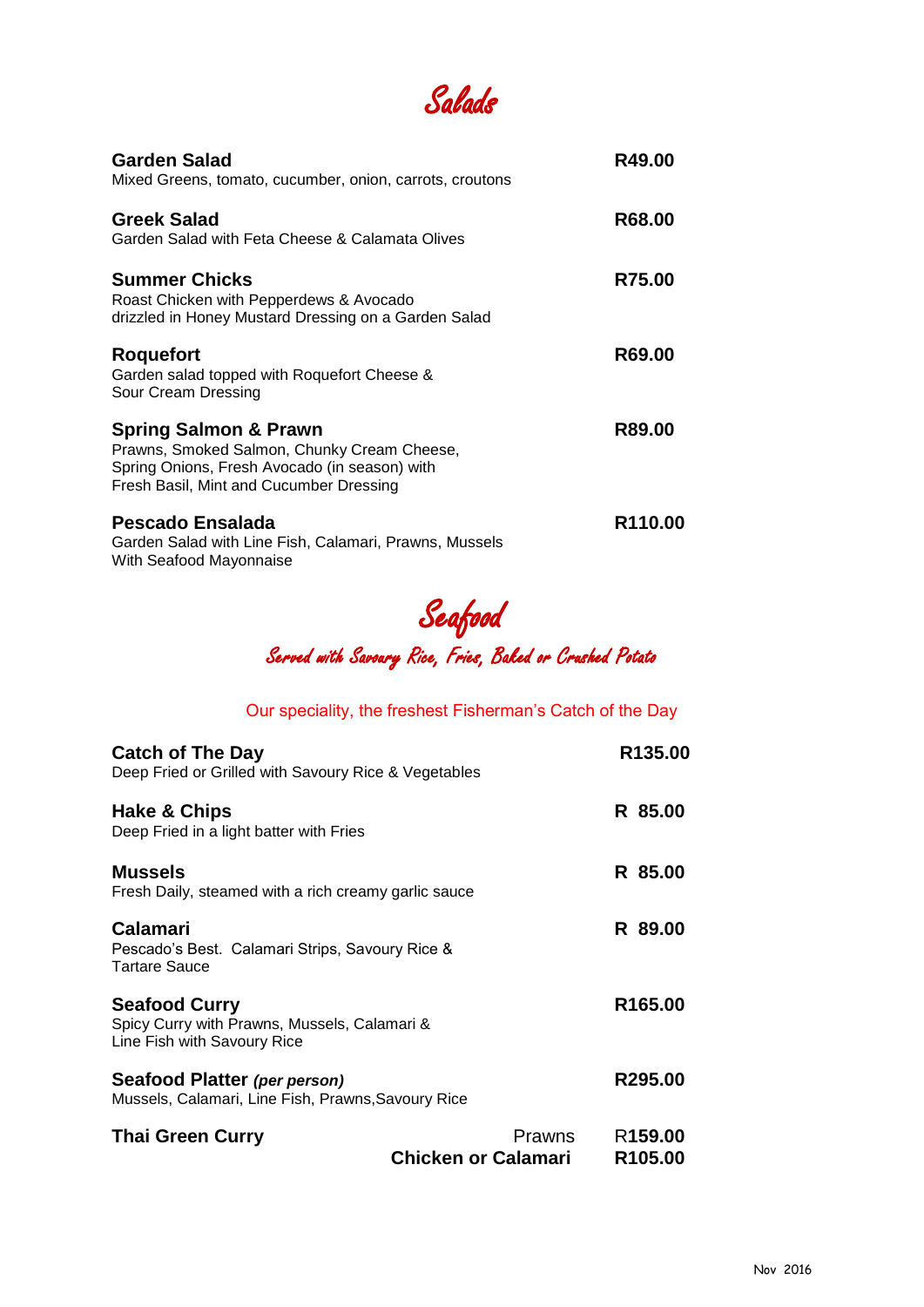

Beef, Chicken & Vegetarian

| <b>Beef Fillet</b><br>Grilled to your liking. Chips OR baked potato<br>OR Vegetables                                                                    | S.Q. |                    |
|---------------------------------------------------------------------------------------------------------------------------------------------------------|------|--------------------|
| <b>Sirloin</b><br>Served with Chips & Garnish                                                                                                           |      | R135.00            |
| <b>Sauces: Pepper OR Mushroom OR Blue Cheese</b>                                                                                                        |      | R 25.00            |
| <b>Burgers</b><br>Chicken / Beef / Vegetable served with Chips<br><b>Single</b><br><b>Double</b><br>(Extra toppings as per mini toppings on Pizza Menu) |      | R 74.00<br>R 89.00 |
| Perl-Peri 1/2 Chicken<br>Marinated & Roasted in a Peri Peri basting<br>With Side Salad                                                                  |      | R 89.00            |
| <b>Vegetarian Platter</b><br>Crumbed Mushrooms, Onion Rings, Baked or Crushed Potato,<br>Veg of the Day, Mushroom OR Pepper Sauce                       |      | R 89.00            |



## Penne OR Tagliatelle

| <b>Napolitano</b><br>Olives & Anchovy in Tomato Base                               | R 69.00 |
|------------------------------------------------------------------------------------|---------|
| <b>Alfredo</b><br>Ham, Mushrooms & Garlic in Cream Base                            | R 75.00 |
| <b>Puttanesca</b><br>Chilli, Olives & Capers in Tomato Base                        | R 75.00 |
| <b>Marinare</b><br>Prawns, Calamari, Mussels, Line Fish in<br>Cream or Tomato Base | R 92.00 |
| <b>Smoked Salmon</b><br>Smoked Salmon, Spring Onions & Capers<br>In a Cream Sauce  | R 85.00 |
| Lasagne<br>Homebaked Beef Or Vegetarian & Side Salad                               | R 95.00 |